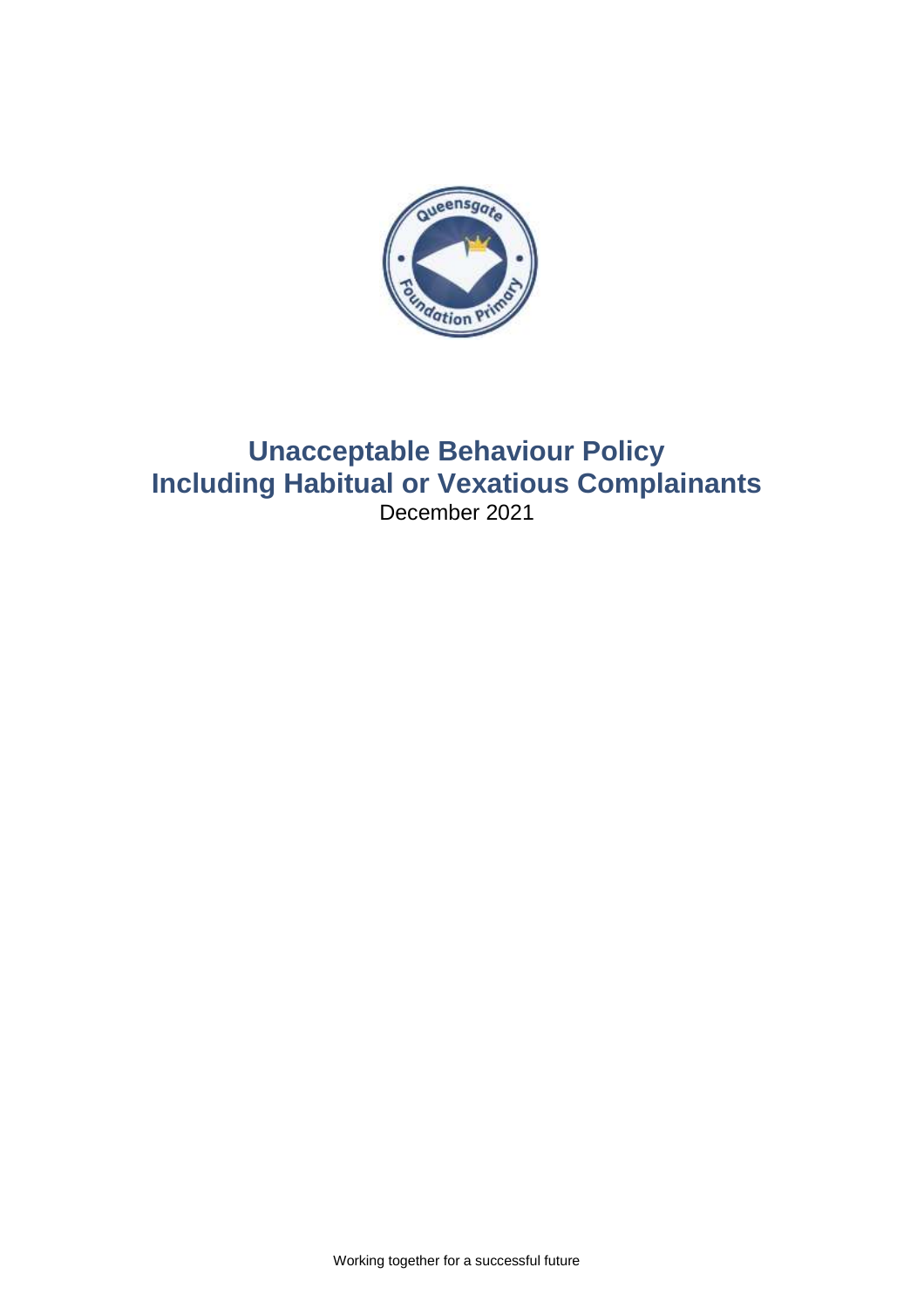## **Unacceptable Behaviour Policy**

## **Policy Review**

This policy is reviewed in full by the Governing Board on an annual basis.

The policy was last reviewed and agreed by the Governing Board on 7<sup>th</sup> December 2021

It will be reviewed again on December 2022.

## **Approved**

Signature : *OUWW* Head Teacher **Date: 7<sup>th</sup> December 2021** 



Signature: Chair of the Governing Board Date: 7<sup>th</sup> December 2021

#### **Policy control**

| <b>Date</b> | Amendments / additions                              | Reason                      |
|-------------|-----------------------------------------------------|-----------------------------|
| 30.09.2020  | Item 7 - Wording for recording of incidents amended | Now recorded electronically |
|             |                                                     |                             |
|             |                                                     |                             |
|             |                                                     |                             |
|             |                                                     |                             |
|             |                                                     |                             |
|             |                                                     |                             |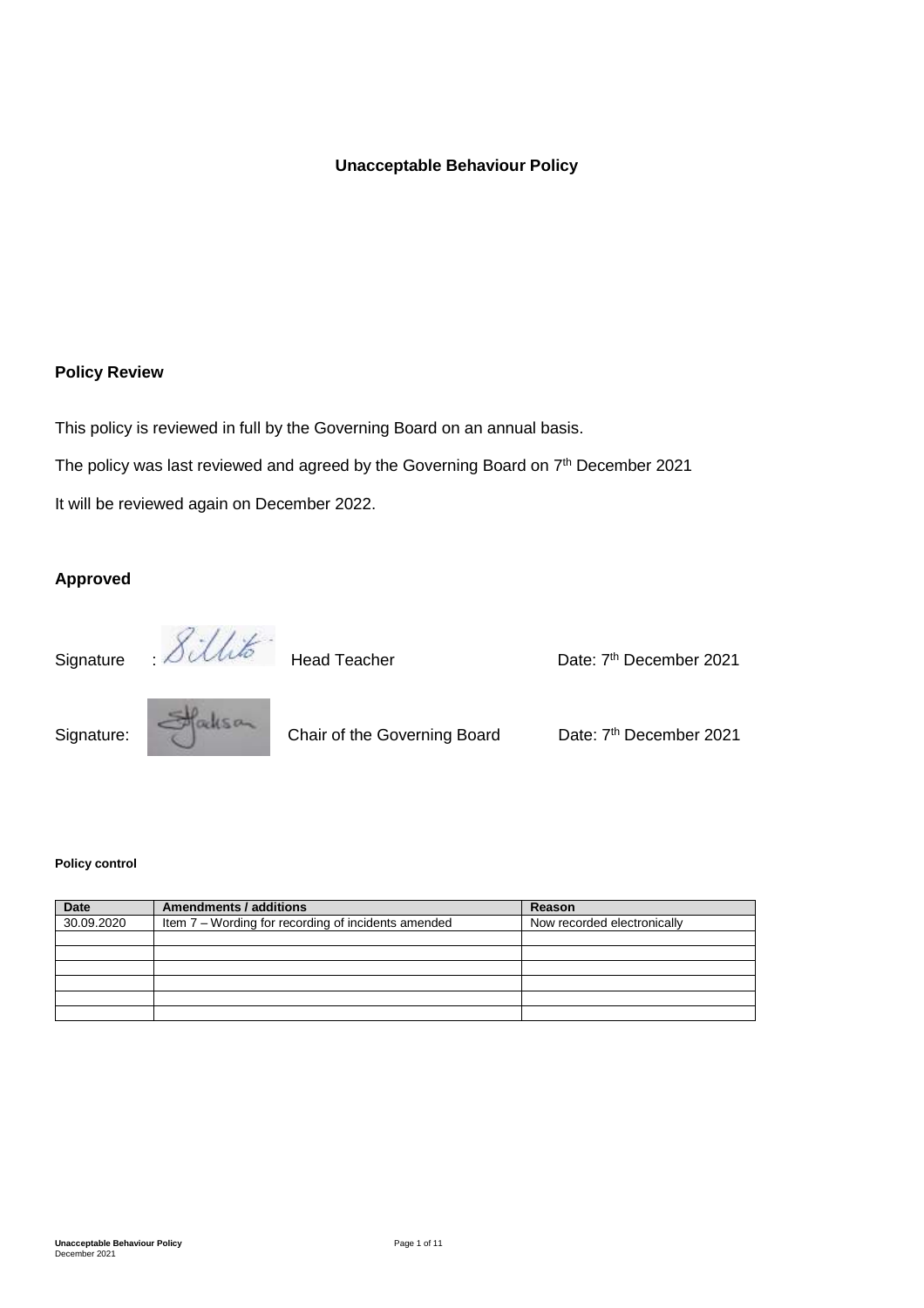## **Contents**

- **1. Introduction**
- **2. Scope**
- **3. Employer's Responsibilities**
- **4. Employees' Responsibilities**
- **5. Headteacher's Responsibilities**
- **6. Rights of Public Access**
- **7. Recording Names and Details of Challenging Individuals**
- **8. Dealing with Inappropriate Communication**
	- **8.1 Written correspondence**
	- **8.2 Telephone calls**
	- **8.3 Face to face**
- **9. Unacceptable Behaviour/Unreasonable Behaviour**
	- **10. Dealing with Unacceptable Behaviour**
		- **10.1 Warning letter**
		- **10.2 Restricting access**
- **11. General Data Protections Legislation**
- **12. Freedom of Information**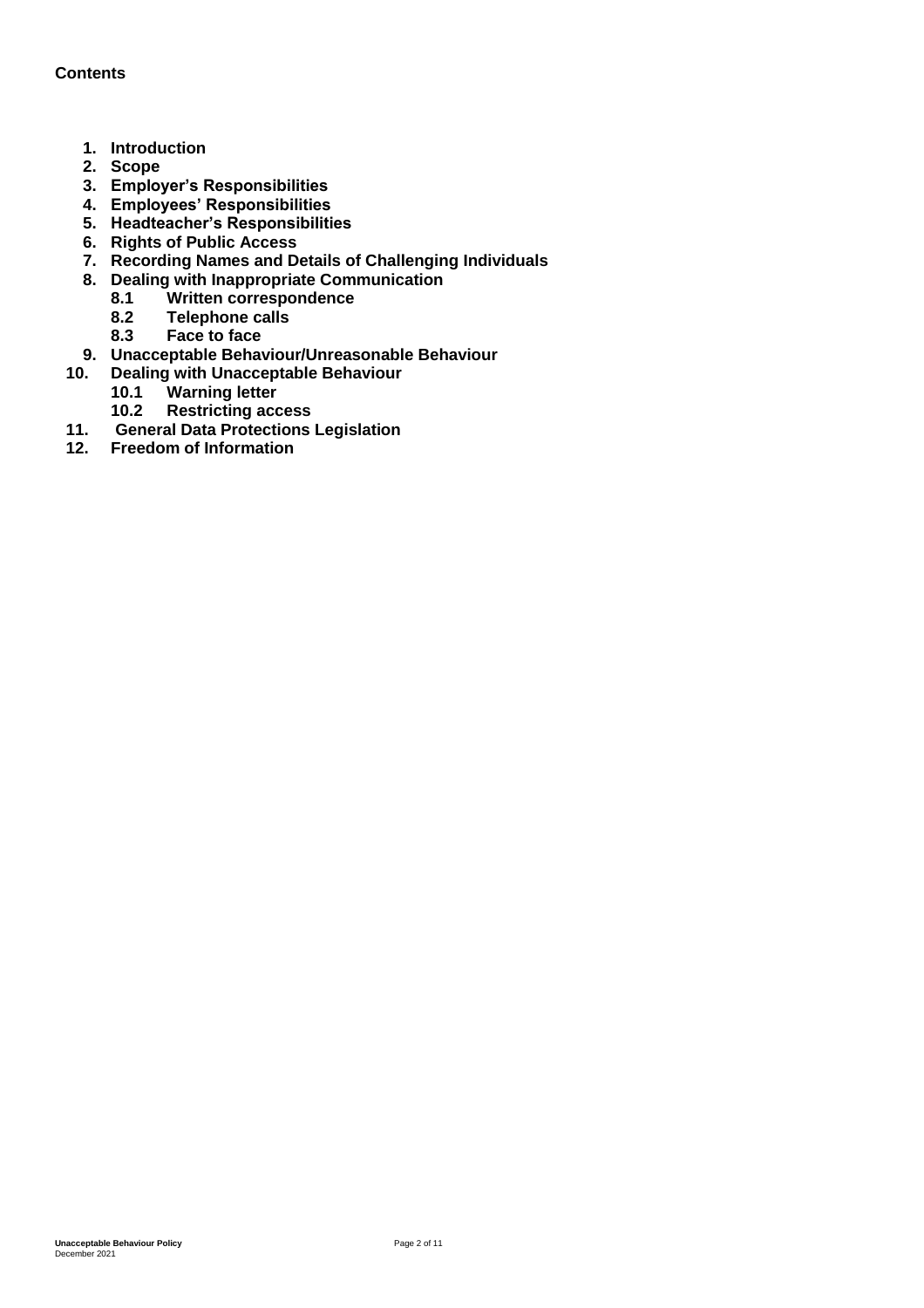## **1. INTRODUCTION**

This policy sets out Queensgate Foundation Primary School's approach to the relatively few persons whose actions and behaviour we consider unacceptable during a personal visit, telephone call or electronic method of communication with our staff. It offers definitions of unacceptable behaviour, the procedure to follow, the sanctions available and who can authorise sanctions.

The common view of unacceptable behaviour is when a person is abusive either verbally or physically. However, there are other behaviours which unreasonably impact on the business of the school and affect service delivery to other persons. For example, where a person makes constant requests for complex information without apparent good reason, or where they are acting in a manner to cause annoyance without the intention of resolving their query, or where they engage in frequent and prolonged contact with the school in order to pursue a campaign. It is particularly this type of behaviour on which staff need guidance in order to deal with the effects on the school.

This policy also applies to unreasonable and vexatious complainants, who persist unreasonably with their complaints, or make complaints in a manner which is deemed unacceptable, for example using abusive language. This may involve making serial complaints about different matters, or continuing to raise the same or similar matters over and over again. The frequency of contact with the school can hinder the consideration of their complaints and the ability of staff to provide a quality service to our community as a whole.

This policy relates to those situations where staff are not at risk of physical harm, but may feel harassed, intimated, threatened or abused.

## **2. SCOPE**

This policy applies to all employees of Queensgate Foundation Primary School and addresses those situations where, in the course of their duties, they have contact with members of the public.

The school is aware that there are occasions when members of the public exhibit challenging behaviour and occasionally staff are subjected to verbal or physical assault. This policy is aimed at addressing challenging individuals who may be considered as unreasonably persistent or displaying other unacceptable behaviour. This policy is aimed at addressing those situations, in a fair and consistent way, to ensure staff are informed in the handling of difficult situations.

It is recognised that there are many reasons for these difficult situations occurring which range from simple frustration to mental illness. The school will ensure that all staff are aware of the different problems that may arise and are sufficiently trained to handle situations in a calm and positive manner.

In addition, staff must also have regard to Health and Safety Legislation and consider the Health and Safety Manual (Managing Aggression and Violence at Work), which can be found on the Isle of Wight Council website. www.iwight.com

## **3. EMPLOYER'S RESPONSIBILITIES**

The School will endeavour to minimise the risk of 'challenging' behaviour from individuals escalating into confrontational situations with school employees by:

- Carrying out regular risk assessments
- Ensuring all staff receive the appropriate amount of training
- Putting in place appropriate control measures to protect employees
- Taking decisive action when challenging situations occur
- Offering employees access to a confidential counselling and support service
- Ensuring that the Chair of Governors is kept informed

## **4. EMPLOYEE'S RESPONSIBILITIES**

Individual employees are responsible for: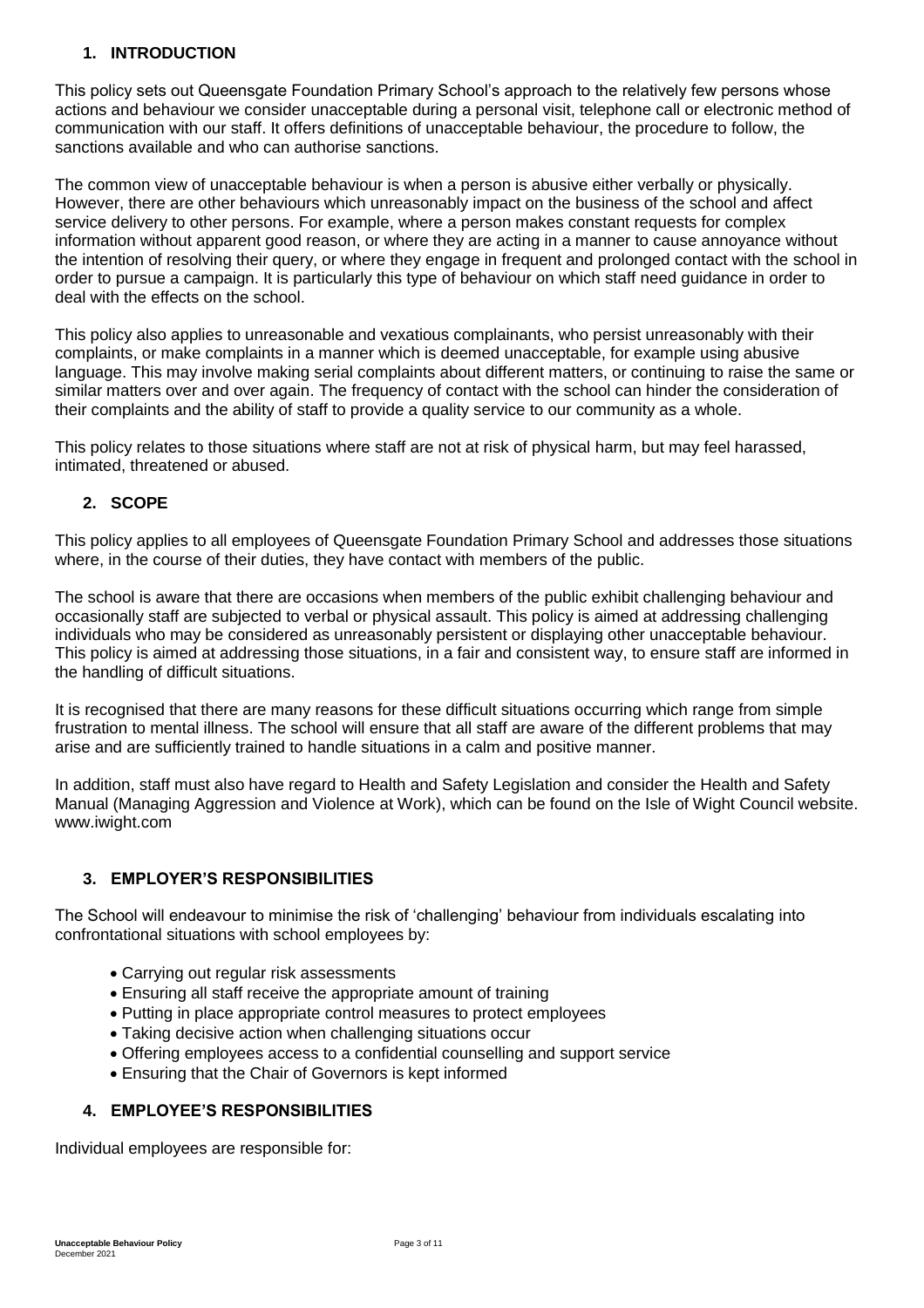- Ensuring they attend all training courses that are provided for them
- Recognising the legitimacy of a right to complain
- Delivering a high standard of service without expressing personal views
- Observing and following the School's policies and procedures
- Reporting incidents to the Headteacher

## **5. HEADTEACHER'S RESPONSIBILITIES**

The Headteacher is responsible for ensuring that staff are provided with the appropriate level of training to carry out their duties safely. This includes:

- Understanding their responsibilities for assessing risks and providing reporting and support systems
- Knowing how to recognise and react appropriately to potentially escalating situations
- Directing employees who have been in difficult situations to access the counselling and support services

## **6. RIGHTS OF PUBLIC ACCESS**

This policy and guidance on unacceptable behaviour helps staff to deal with individuals in a fair and consistent way. This policy also deals with the school's approach to dealing with habitual and vexatious complainants so that both staff and complainants can be clear what to expect.

A very small minority of people correspond with the school in a manner that is habitual or vexatious, in that they persist unreasonably with their particular issue in a manner which is deemed unacceptable; for example use of abusive language or making serial complaints about different matters, or continuing to raise the same or similar matters over and over again. The frequency of contact with the school can hinder the consideration of their complaints or deal with their issues as well as inhibiting the ability of staff to provide a quality service to the public as a whole.

The nature and extent of the person's unacceptable behaviour will determine how they are managed. The school needs to ensure that any sanctions applied are proportionate to the behaviour exhibited. If the individual's persistence adversely affects staff's ability to carry out their work and provide a service to others, it may be necessary to address the unacceptable behaviour by restricting contact with the school.

#### **7. RECORDING NAMES AND DETAILS OF CHALLENGING INDIVIDUALS**

There will be a database detailing both Health & Safety incident forms as well as agreed restrictions to individual contact as applied under this policy.

Incidents will be recorded on the school's CPOM system, which can be used to highlight any multiple incidents from the same individual.

The details on the database will indicate to relevant staff what restrictions are in place for named individuals. It will include limited information, with contact details for further information, if necessary.

#### **8 DEALING WITH INAPPROPRIATE COMMUNICATION**

The following actions should be taken when an individual displays inappropriate behaviour:

#### **8.1 Written correspondence**

When the school receives a written communication that contains inappropriate content a written response will be sent to the author by the recipient or their manager stating that a reply will not be sent until the correspondence is re-written removing the inappropriate content. If an appropriate response is thereafter received the school will then respond. If no appropriate response is received the school will not give a substantive reply.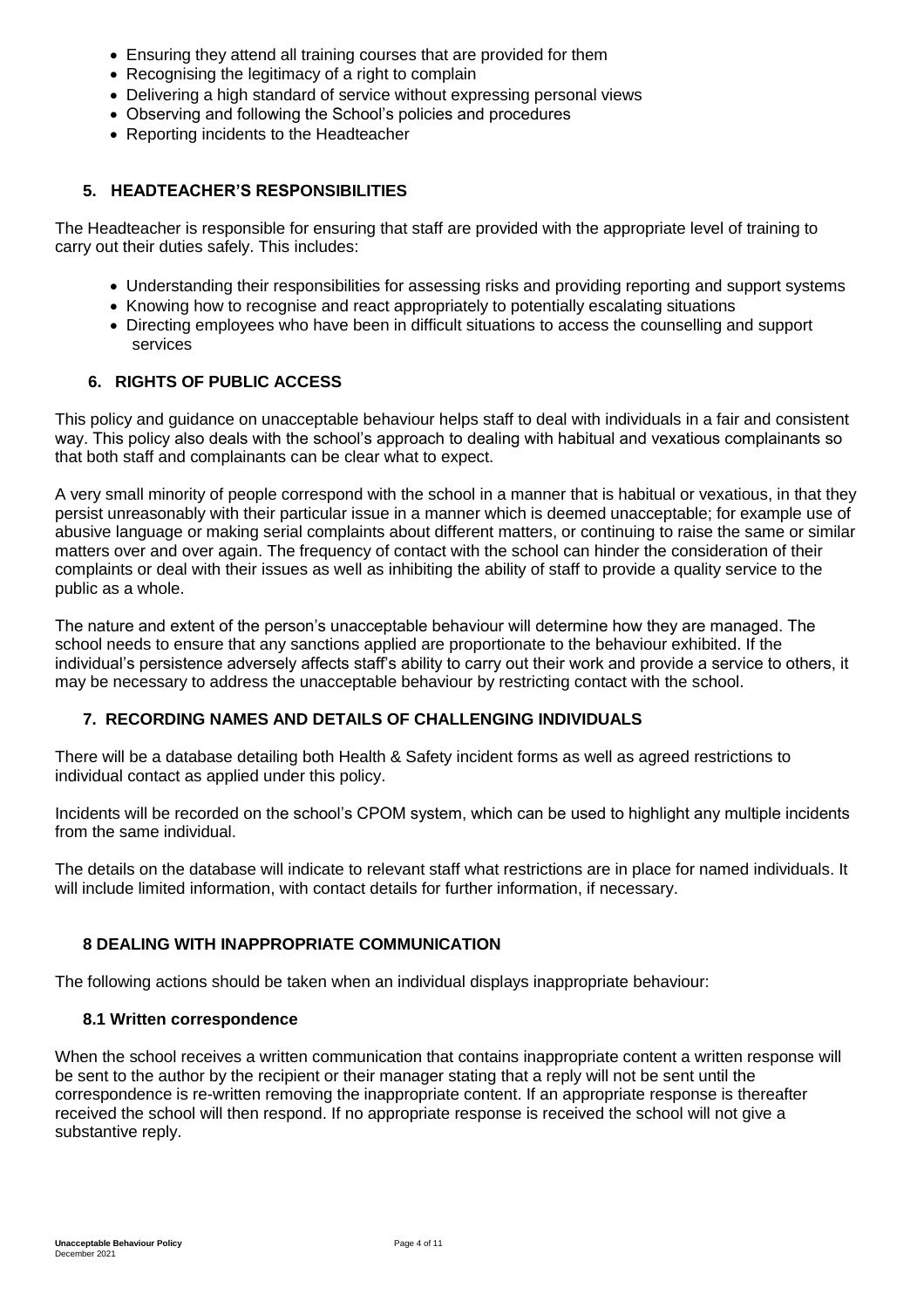## **8.2 Telephone calls**

When dealing with a telephone call, where a caller uses inappropriate language, the caller will be warned that the call will be terminated unless the caller is prepared to desist from the use of inappropriate language. If the caller continues to use inappropriate language following the warning then the call may be terminated and the caller be asked to call back when they are prepared to use appropriate language.

#### **8.3 Face to face**

When dealing with an individual face to face, and the individual uses inappropriate language or behaves in an inappropriate manner, they will be warned that contact with them will be terminated unless the individual is prepared to desist from the use of inappropriate language or behaviour. If the individual continues to use inappropriate language or behaviour following the warning then attendance may be terminated and the individual advised that we will write to advise them how their issues will now be addressed which may vary according to circumstances and the severity of the individual's behaviour. Staff should seek guidance from the Headteacher.

In the event that an individual persistently exhibits inappropriate behaviour or language it will be at the discretion of the Headteacher, with advice from relevant advisers to decide whether to discontinue all future attendance on them either for a specified period or whether in future all business will only be conducted in writing or through a nominated and agreed intermediary. Such decisions will be notified to the individual in writing.

If an individual attends the school premises contrary to the school's permission and they refuse to leave, as a last resort the police may be called to remove the individual from the building.

## **9. UNACCEPTABLE BEHAVIOUR / UNREASONABLE PERSISTENCE**

When inappropriate contact has been made on a number of occasions, the behaviour may be considered unreasonable, and further action can be taken.

Queensgate Foundation Primary School has a responsibility to ensure that its resources are used in a proportionate and reasonable way. It recognises that people often feel under pressure, distressed or feel that they have to be determined to pursue their concerns. They can also feel angry about their situation. It is important for staff to be able to distinguish between distress, frustration and determination, and behaviour which is unacceptable.

Unacceptable behaviour may be defined as: behaviour or language that may cause staff to feel afraid, intimated, threatened or abused. This could include threats of physical violence, derogatory remarks, rudeness, harassment and unsubstantiated allegations.

In addition, individuals may make what we consider unreasonable demands through the amount of information they seek, the nature and scale of service they expect or the number of approaches they make. What amounts to unreasonable demands will always depend on the circumstances surrounding the behaviour and the seriousness of the issues raised by the person. If demands start to impact substantially upon workload, for example by taking up an excessive amount of employee time to the disadvantage of other persons or service delivery, then they may be considered unreasonable.

Features of unreasonable behaviour may include but is not limited to one or more of the following:

- Presenting the same issues repeatedly (exactly or with minor differences) but never accepting the explanations & outcomes. This can take the form of excessive phone calls, visits to the school or written communications
- Seeking an unrealistic outcome and persist until it is reached
- Previously showing patterns of unreasonable persistence
- Pursuing a complaint where the school's complaints process has been fully and properly implemented and exhausted
- Making groundless complaints about employees or attempting to use the complaints procedure to pursue a personal vendetta against an employee or team
- Contact with the school is disproportionately frequent, lengthy, complicated and stressful for staff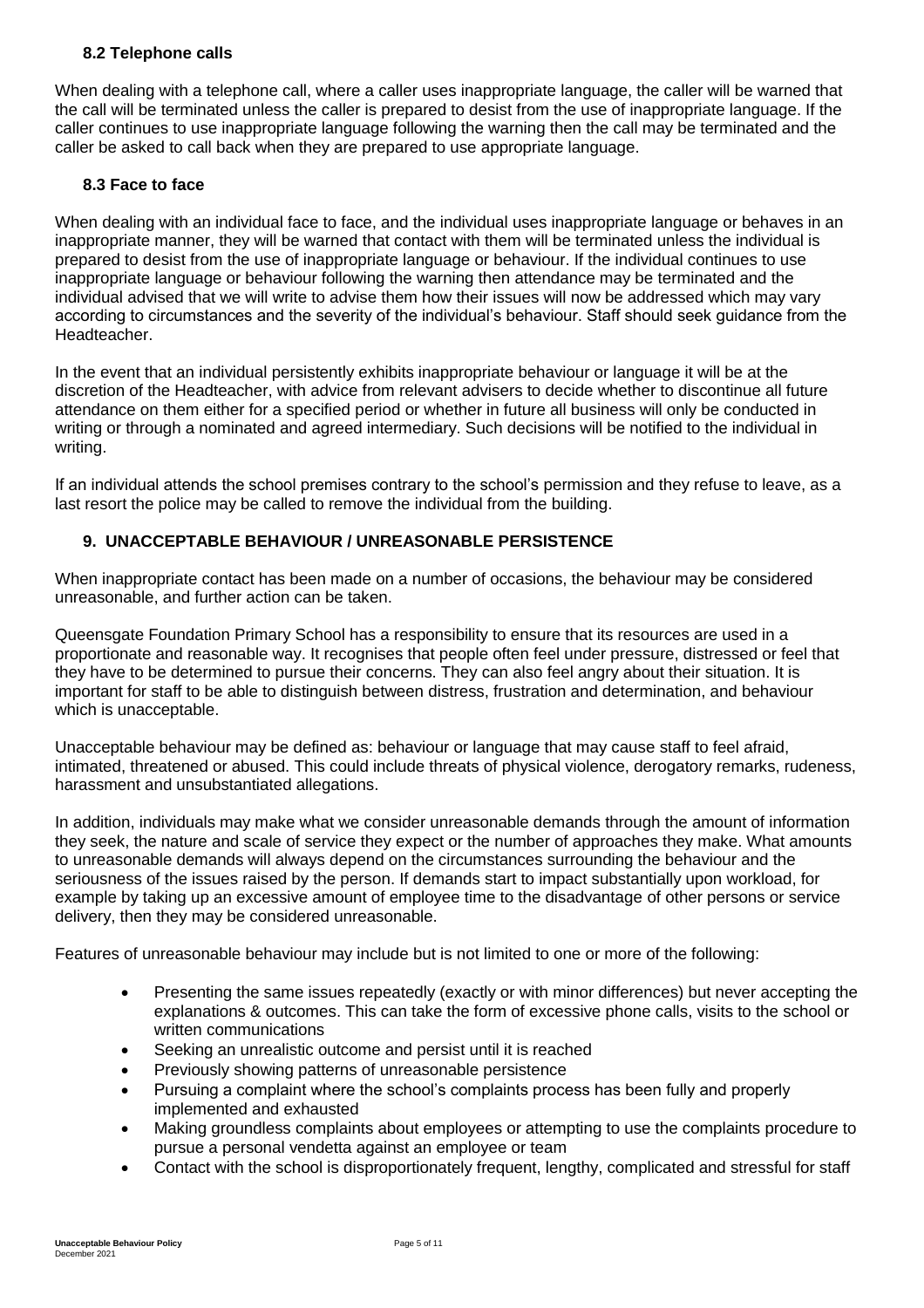- Aggressive behaviour towards staff or members which may be expressed in verbal abuse or threatening, threatened or actual physical harm
- Presentation of contradictory information or views, or raising large numbers of detailed but unimportant questions and insisting they are fully answered
- Making and breaking contact with the school on an ongoing basis without proper justification
- Repeated approaches to different staff or members of the school about the same issue
- Demands impose a significant burden on resources of the school and where the contact:
	- Clearly does not have any serious purpose or value
	- Is designed to cause disruption or annoyance
	- Has the effect of harassing the school

## **10. DEALING WITH UNACCEPTABLE BEHAVIOUR**

Where individual behaviour becomes unacceptable it will be referred to the Chair of Governors who will review matters to confirm that they have been as fully considered as is appropriate and that there is clear evidence of one or more of the features listed above.

#### **10.1 Warning letter**

The decision to restrict access will be taken by the Headteacher.

The Chair of Governors will write to the individual concerned to let them know that if their behaviour continues restricted access may be applied, in accordance with this Policy, a copy of which should be provided. The warning should contain the reason why they believe that the behaviour is unacceptable and what will happen if such behaviour continues.

If the behaviour continues, the Headteacher or Chair of Governors will review the situation.

Where the behaviour is particularly serious the school may decide that this policy should be applied without prior warning.

#### **10.2 Restricting access**

If conduct continues the Headteacher will complete an Unacceptable Behaviour Form to document their decision to apply restrictions. Restrictions should be applied for a period of either 6 or 12 months.

Restrictions imposed will be reasonable, proportionate, and balance the interest of the person with the duty to protect the health, safety and well-being of our staff. Examples of restrictions might include:

- Requesting contact in a particular form (for example, letters or e-mail only)
- Requiring contact to take place with a named member of staff
- Restricting telephone calls to specified days and times
- Asking the individual to enter into an agreement about future contact with the school
- Informing the individual that if they still do not follow this advice, (as stated above) any further correspondence that does not present significant new matters or new information will not be acknowledged, but will be kept on file

Irrespective of the individual's restricted contact, new issues, including request for information in accordance with the Freedom of Information Act or related legislation will be dealt with, in accordance with the schools Access to Information policy.

In addition, they should be advised of any external processes available to them (recourse to the Local Government Ombudsman or Information Commissioner Office or other statutory body)

In all cases where a decision has been made that the behaviour of an individual is considered unreasonable, they will be informed why this decision has been made, what action is being taken and the duration of that action. The individual will also be informed that the decision can be challenged if they disagree with it by approaching the Local Government Ombudsman.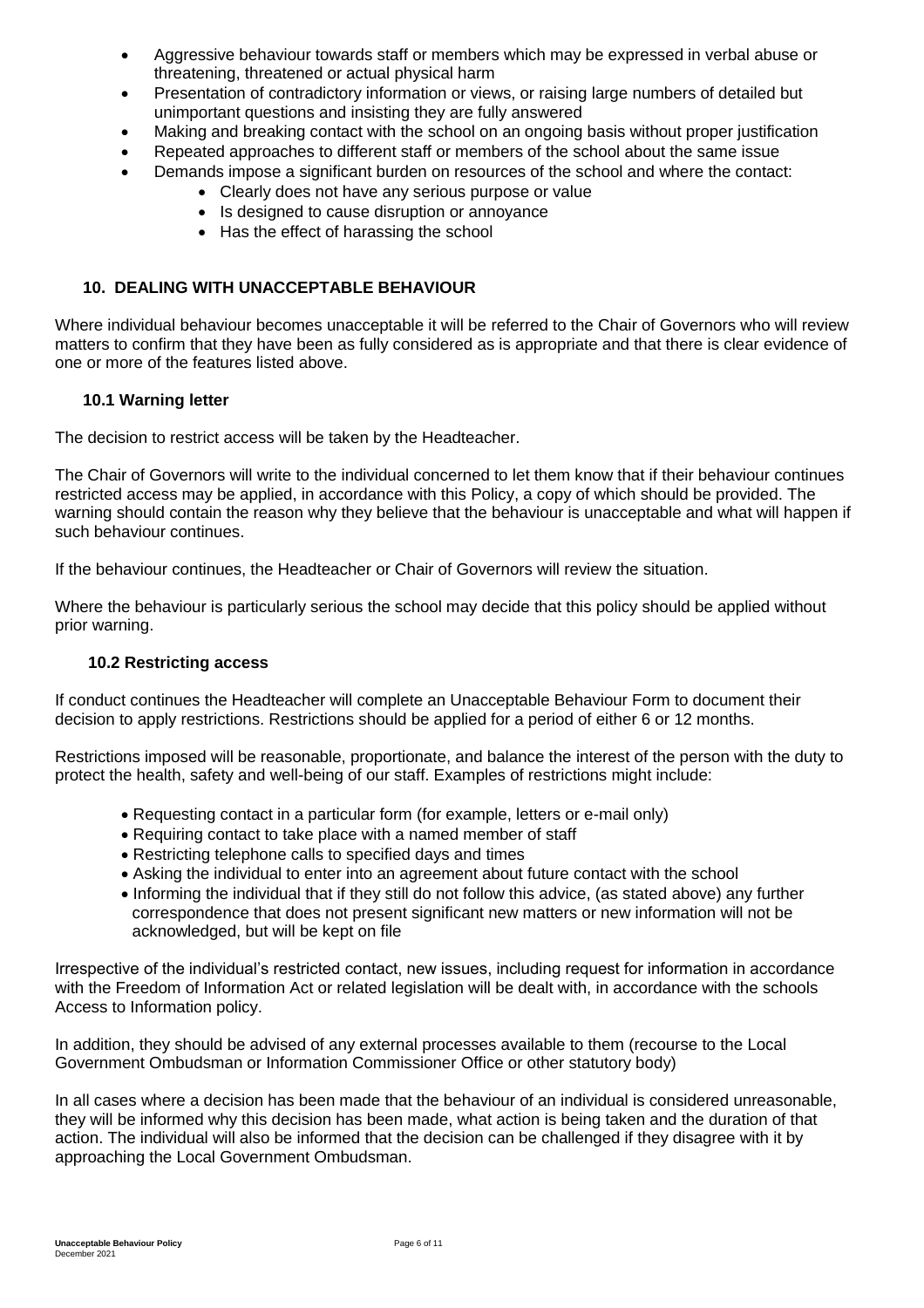The Headteacher will inform relevant staff and arrange for relevant systems to be updated with the relevant details.

## **10.3 Review**

The Headteacher shall review the decision after 6/12 months, whichever timescale was applied initially.

Contact over the restricted period will be taken into account and a decision made on whether to continue to apply the policy for a further period, or to remove restrictions. A copy of the outcome of this review should be communicated to the individual in writing.

## **11. GENERAL DATA PROTECTION REGULATIONS**

All details relating to information recorded under this policy, including the original request form, supporting material, decision/review documentation, etc., will be retained while the individual is subject to restriction.

When the restriction is removed, all details will be retained for a period of three years. If after this three year period no further incidents/ circumstances/ situations have arisen that may warrant further restrictions being applied, then all details will be removed from the individual's records.

Under General Data Protections Regulations any individual is entitled to request access to their personal information that is held by an organisation. Any request will be dealt with in accordance with the rights of the data subject.

If an individual is aggrieved by a decision to record their details, they have a right to serve upon the school a notice indicating that the retention of this information is causing them substantial and unwarranted distress. If such a notice is served upon the school then legal advice should be sought.

#### **12. FREEDOM OF INFORMATION**

Nothing in this policy shall inhibit the person's statutory right to make an application for recorded information under the Freedom of Information Act (or similar legislative provisions).

Any such requests shall be dealt with in accordance with the Act and the school's Access to Information Policy.

## **13. RELATED POLICIES**

Health and safety policy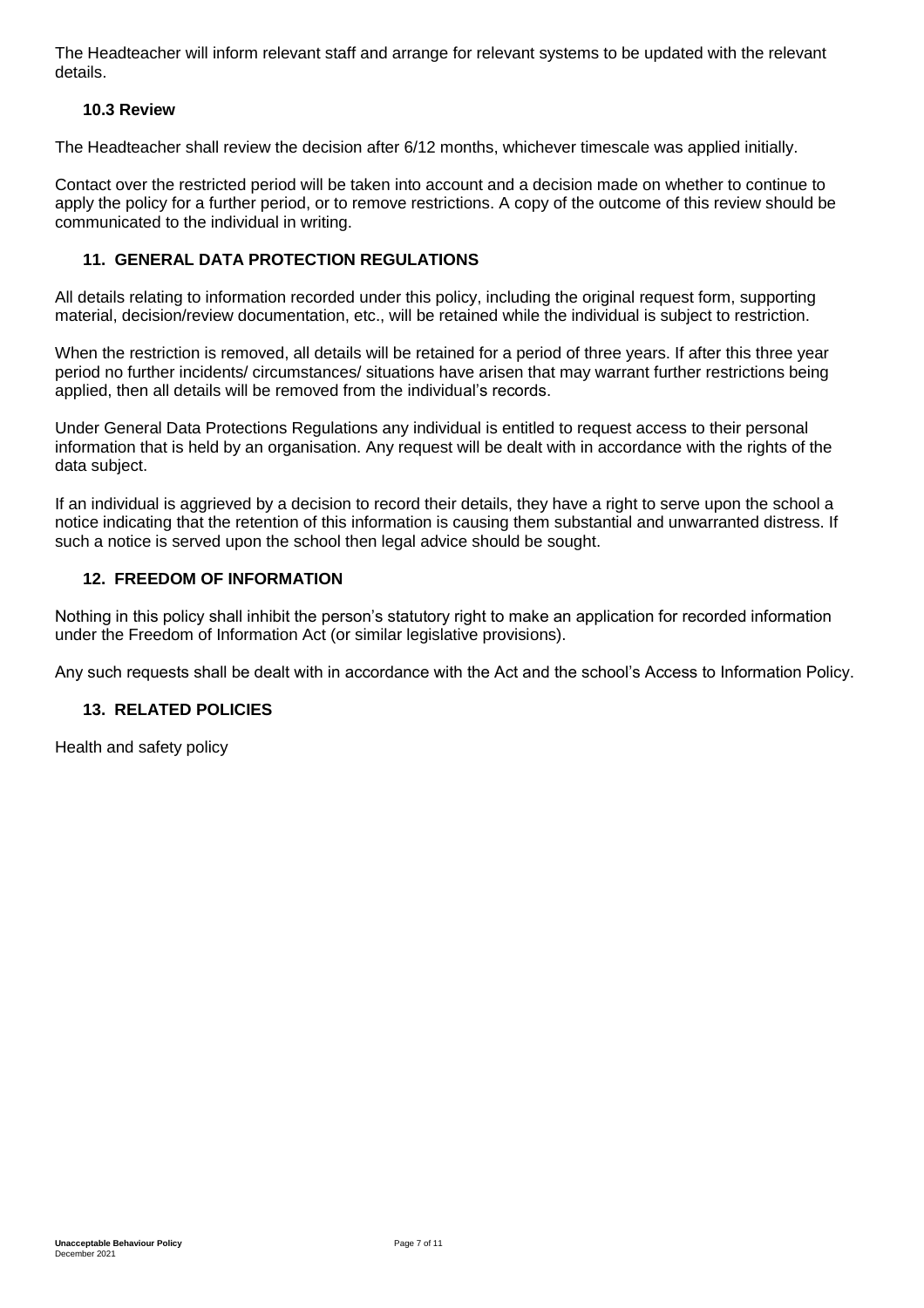## **14. APPENDIX A – UNACCEPTABLE BEHAVIOUR FORM**

*To be completed by the Headteacher* 

Date:

| Name of individual                                                                         |
|--------------------------------------------------------------------------------------------|
| Address of individual                                                                      |
| Submitted by                                                                               |
| <b>BACKGROUND:</b>                                                                         |
|                                                                                            |
| <b>FURTHER DETAILS:</b>                                                                    |
|                                                                                            |
| <b>SUMMARY:</b>                                                                            |
|                                                                                            |
|                                                                                            |
|                                                                                            |
| Documents attached:                                                                        |
| Has the contact been through the complaints procedure? Yes / No                            |
| If not, what is the nature and stage of contact with the school?                           |
| Are there any related complaints currently going through the Complaints Procedure? Yes/ No |
| If yes, who is dealing with the complaint?                                                 |
| Has the contact complained to the Chair of Governors? Yes / No                             |
| Has an independent investigator or mediator been involved? Yes / No                        |
| If yes, please give brief details                                                          |
| Has there been a meeting with the contact to discuss their particular concerns? Yes / No   |
| If yes please give brief details                                                           |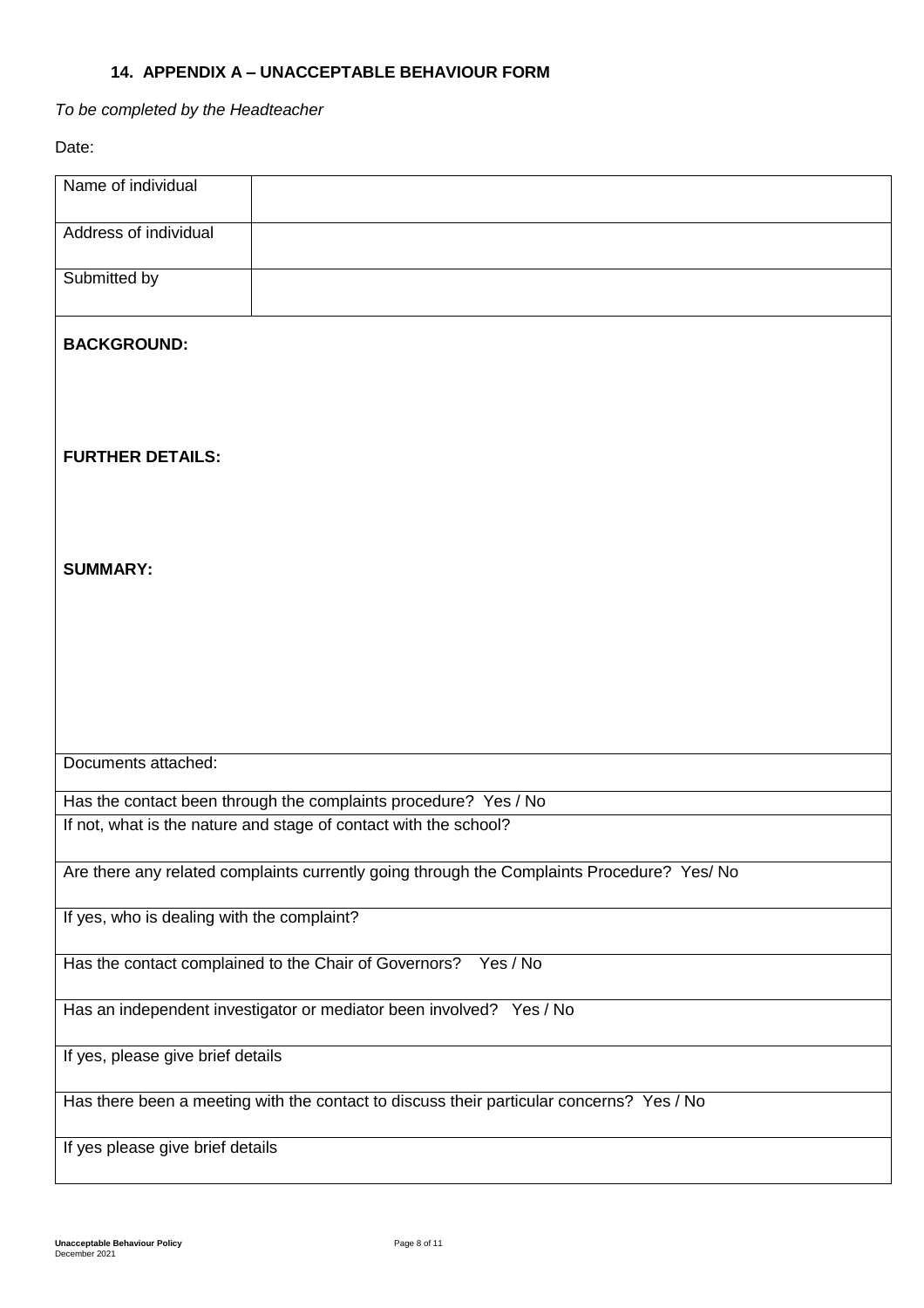| What is the proposed strategy should this contact be deemed unreasonably persistent or abusive? |       |  |  |
|-------------------------------------------------------------------------------------------------|-------|--|--|
| Approved / Not approved                                                                         |       |  |  |
| Comment of Headteacher or Chair of Governors                                                    |       |  |  |
|                                                                                                 |       |  |  |
| Signed:                                                                                         |       |  |  |
| Headteacher:                                                                                    | Date: |  |  |
| <b>Chair of Governors:</b>                                                                      | Date: |  |  |
|                                                                                                 |       |  |  |

Ш